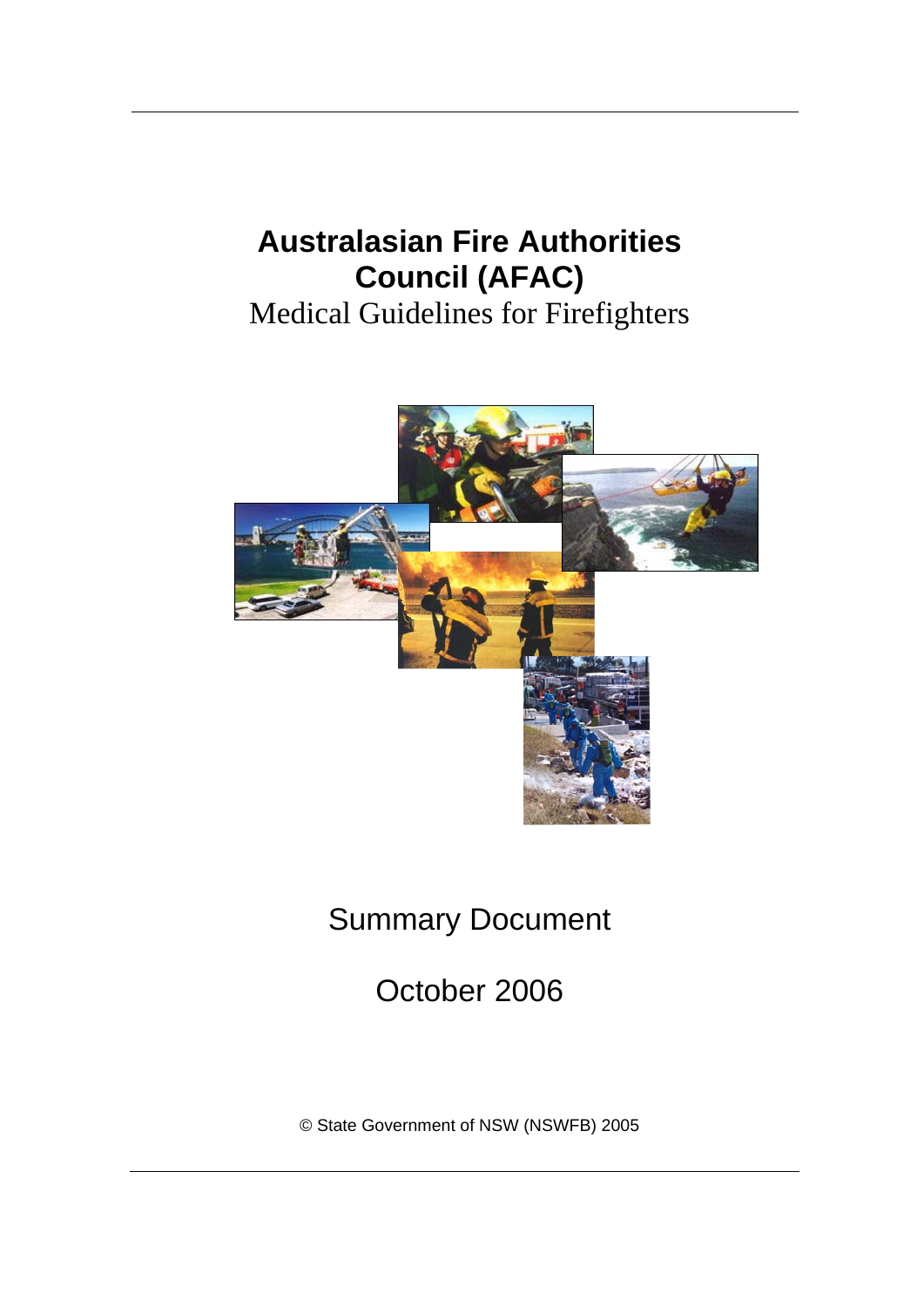### **AFAC Medical Guidelines for Firefighters: Summary Document**

Prepared by The Health and Fitness Working Group Australasian Fire Authorities Council March 2006

> The following document is a general guideline for the information of doctors conducting health assessments for firefighters and associated emergency service workers in all states of Australia and New Zealand. Whilst the information provided in this document reflects national and international medical standards, individual agencies will adopt a risk management approach taking into consideration the circumstances of each firefighter and each agency on a case-bycase basis. Guidelines presented in this document are reviewed on a regular basis and will change with appropriate supporting medical evidence.

DI Medical Guidelines VERSION March 2006 FILE COPYRIGHT Page i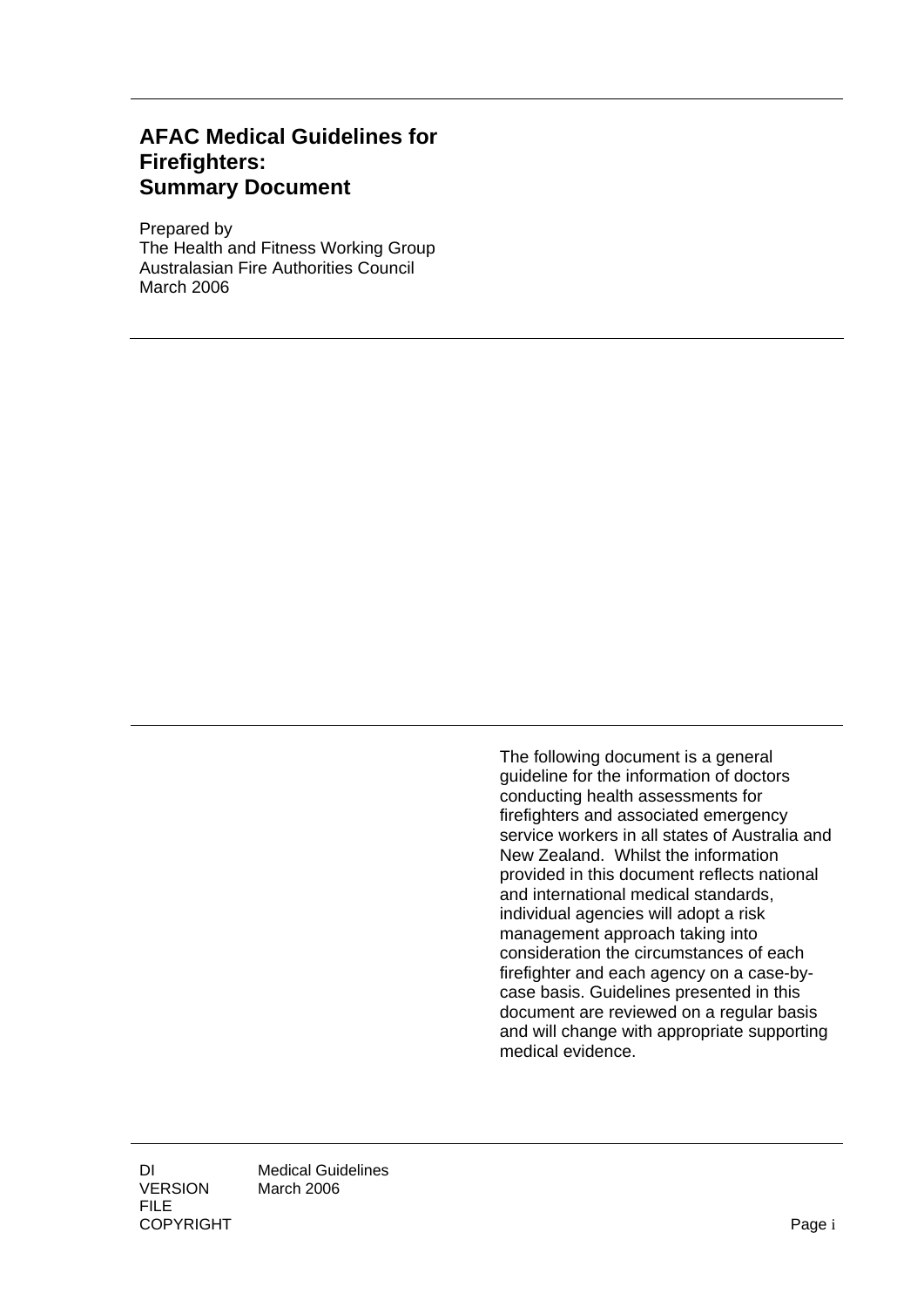## **FORWARD**

In 1999 the Australasian Fire Authorities Council undertook to develop guidelines relating to the health and fitness of professional and volunteer firefighters. An initial workshop was held in 2000, and the first edition of the Medical Guidelines for firefighters was published in 2002. The valuable work of Dr Barry Gilbert of Public Health Pty Ltd is gratefully acknowledged for this document.

A second workshop was held in February 2006. The present guidelines reflect the consensus view of five fire service physicians who attended the meeting (Victoria, NSW, South Australia and New Zealand). For many of the sections, advice from "expert" medical specialists and medical colleges was also sought. All sections have been revised, with major revisions to the vision and cardiac sections. Additional revisions are in progress for the neurology and respiratory sections.

The present document is more concise than the 2002 Guidelines. It is based on the 2005 NSW Fire Brigades summary which also took into account related NFPA (USA), Canadian and UK guidelines. The 2005 summary, and the present revision has been written by Dr Maryanne Dawson and edited by Mr Brian Woods of the NSW Fire Brigades. Their valuable contribution is gratefully acknowledged.

#### *AFAC Health and Fitness Working Group, 2006 medical representatives*

*Dr Barry Gilbert MBBS, MPH, FAFPHM, FAIM (MFB) Dr Michael Sargeant (CFS) Dr Brian Sando MBBS, MPH, FAFPHM, FAIM (SAFESC) Dr Maryanne Dawson MBBS, BPE (Hons) M Ed, FRACGP, GDOEH (NSWFB) Dr Rosy Fenwick MB ChB, Dip Obs, MRCGP, Dip Occ Med, FRNZCGP (NZFS)* 

*Other contributing fire service physicians* 

- *Dr Catherine Field BSc(Med) MBBS (Hons), PGDipAvMed, GCOH, FAFOM (NSWFB)*
- *Dr Tania Rogers MBBS, FRACGP, FAFOM (NSWFB)*
- *Dr Armand Casolin MBBS, FAFOM (NSWFB)*
- *Dr Keith Adam MBBS, FAFOM (QFES)*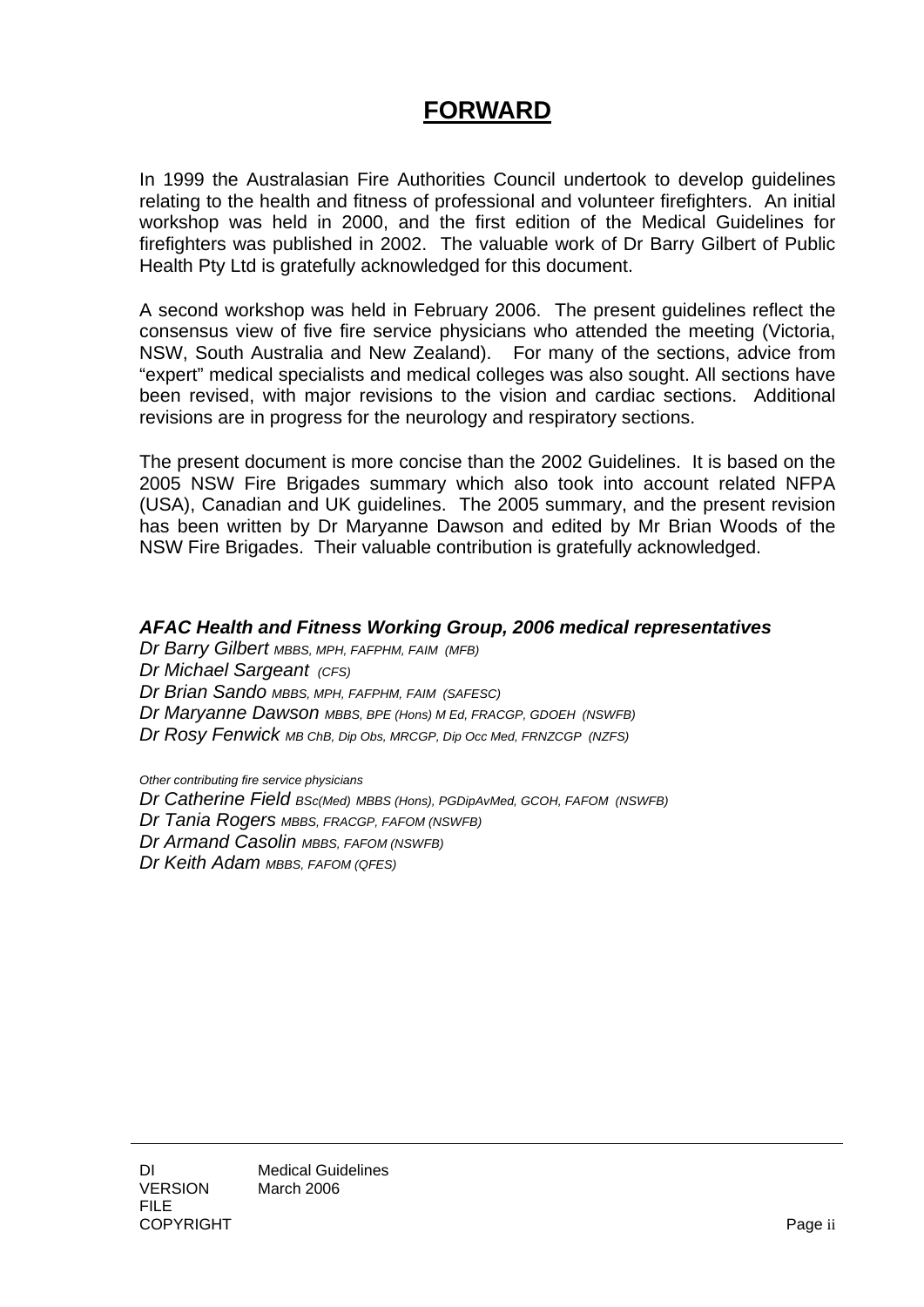## **TABLE OF CONTENTS**

| ENDOCRINE CONDITIONS AND OTHER SYSTEMIC DISEASES  15 |  |
|------------------------------------------------------|--|
|                                                      |  |
|                                                      |  |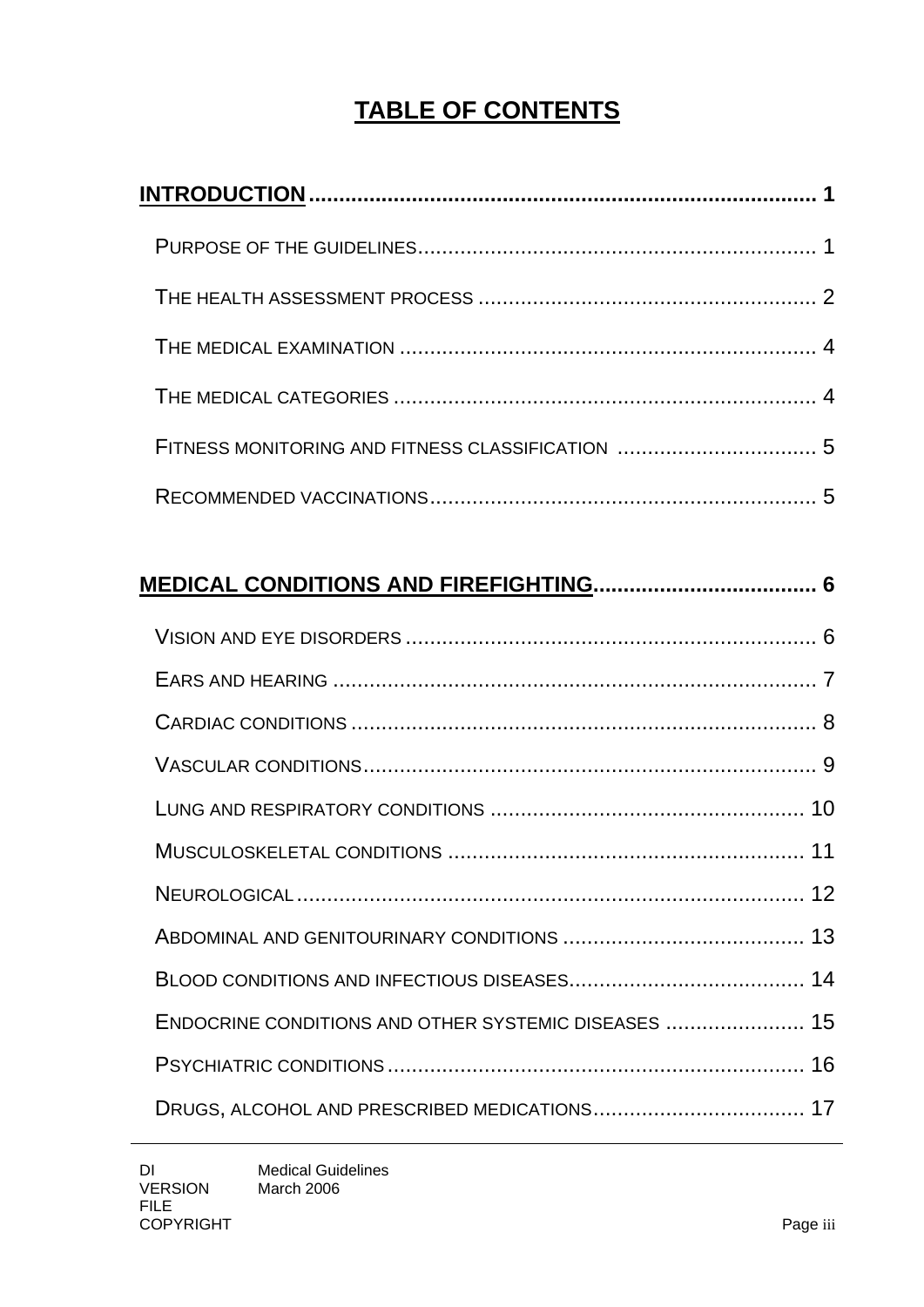## **INTRODUCTION**

<span id="page-4-0"></span>Firefighters perform functions that are physically and psychologically very demanding. These functions are often performed under difficult environmental conditions. In emergency situations, it is not always possible to perform tasks in an "ergonomic" fashion. Essential firefighting tasks are often performed at near maximal physical work capacity for prolonged periods of time. The firefighter's heart rate and blood pressure may escalate from resting level to near maximum in a matter of seconds. External factors such as heavy protective equipment and heat from a fire contribute to the physical load. Internal factors such as the body's adrenergic response and physiological contribute metabolically. External and internal factors combine to produce very high working blood pressures, heart rates and core temperatures. Exposure to smoke, carbon monoxide and toxic gases increases the risk for cardio-respiratory stresses among firefighters.

Firefighters may have to work at heights, climb, crawl, lift, carry, push or pull heavy loads. They encounter tasks that require the strength, skill or speed of many other occupations with the added stresses of the emergency nature of the task.

Firefighters and other emergency personnel are potentially exposed to hazardous substances (physical, chemical and biological) during their work. Whilst the use of breathing apparatus helps to reduce exposures in urban firefighting, mechanical, environmental and behavioural factors can limit their use. Breathing apparatus and PPE weighing around 20kg and increase the respiratory effort by about 20%. There is a trade off between protection against a chemical hazard and creation of an impractical mechanical load.

### *PURPOSE OF THE GUIDELINES*

These guidelines have been developed with the primary focus being injury and illness prevention for firefighters in all AFAC agencies. The assessment and reporting process have been designed to meet the duty of care for firefighting agencies, whilst also protecting the confidentiality of the individual. The guidelines should assist agencies to ensure that firefighters and associated emergency personnel can meet the essential tasks of their work without significantly increasing the risk of illness or injury. It should be noted that the guidelines do not purport to cover other occupations. They are designed for fire agency personnel providing firefighting and rescue functions.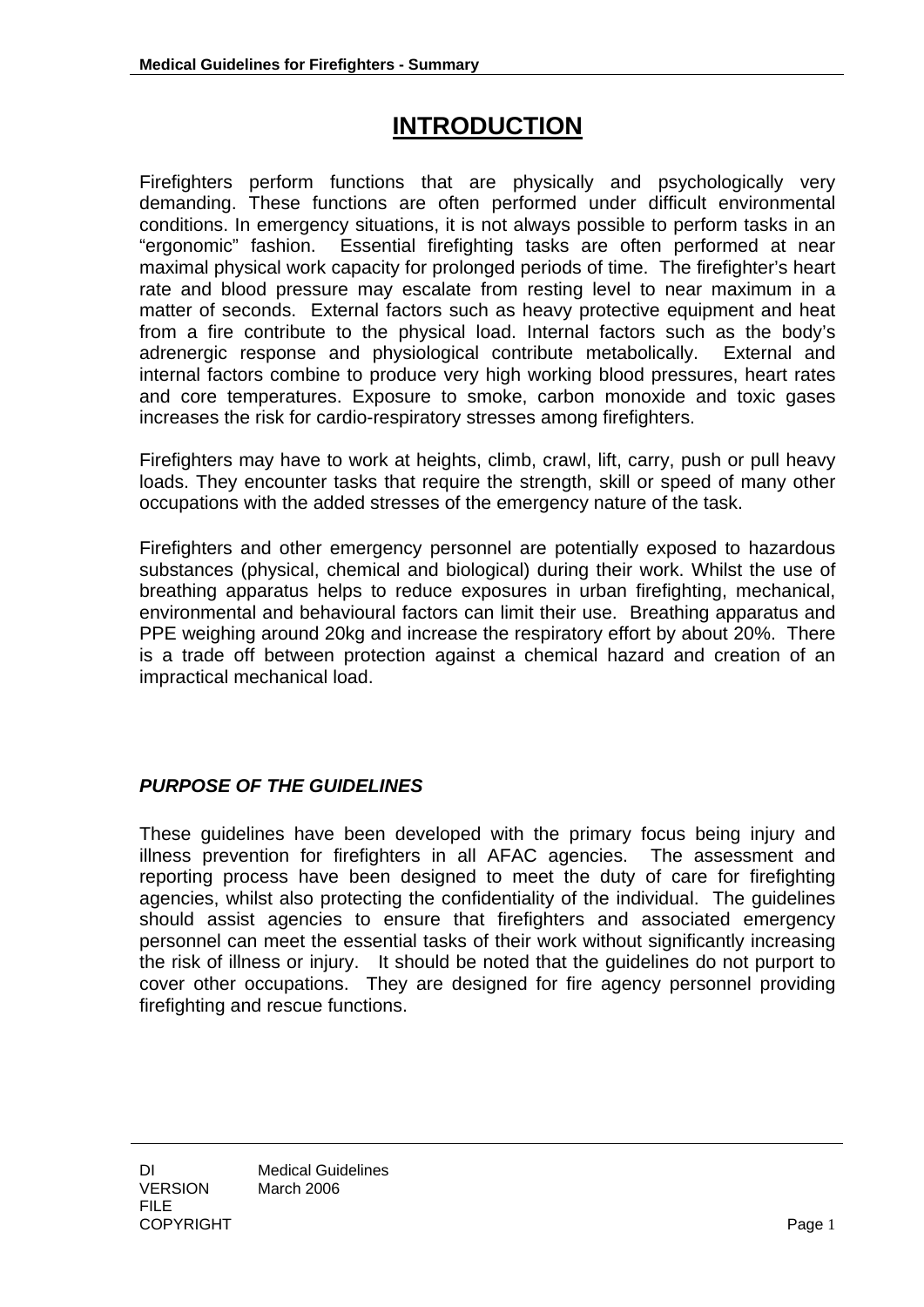#### *RELATED LEGISLATION*

This document is intended to complement the various Australian state, territory and New Zealand laws and regulations such as those for occupational health and safety, workcover, human resources management and specific standards for use of contained air breathing apparatus, work in confined spaces and dealing with hazardous substances.

#### *UNDERLYING PRINCIPLES*

- 1. The guidelines will be supported wherever possible by evidence based medical research or accepted best medical practice.
- 2. The guidelines will undergo regular review.
- 3. Whilst workplace safety is the priority, the guidelines must also remain practicable.
- 4. Individual agencies should have the freedom to use the guidelines as they stand, or to make adjustments to meet the special needs of that agency, provided this is done in accordance with the first two principles.
- 5. Agencies will use their own consultative processes for local implementation.
- 6. The application of the guidelines is to be non-punitive.
- 7. The methodology in health and fitness monitoring will be underpinned by a risk management approach.

#### *THE HEALTH ASSESSMENT PROCESS*

Health assessments are to be conducted by a medical practitioner registered in a state or territory of Australian, or New Zealand. Where practicable, the medical assessment process should be conducted by, or under the supervision of a fire service physician<sup>[1](#page-5-0)</sup>.

The guidelines are written for doctors, but their specific application in individual cases may require more detailed knowledge of firefighting. The guidelines are therefore best interpreted with knowledge of both medicine *and* firefighting. The occupational context is very important. Application of the guidelines in a simple administrative fashion may result in the unfair under classification, or unsafe over classification of an individual.

The health assessment process must include a full medical assessment at the entry level (the pre-employment health assessment). The health and fitness working group strongly encourages agencies to develop ongoing programs for periodic

l

<span id="page-5-0"></span> $<sup>1</sup>$  A fire service physician is a registered medical practitioner employed by, or consultant to a fire service or</sup> related agency, who has the specific responsibility of advising on health and fitness matters for that agency.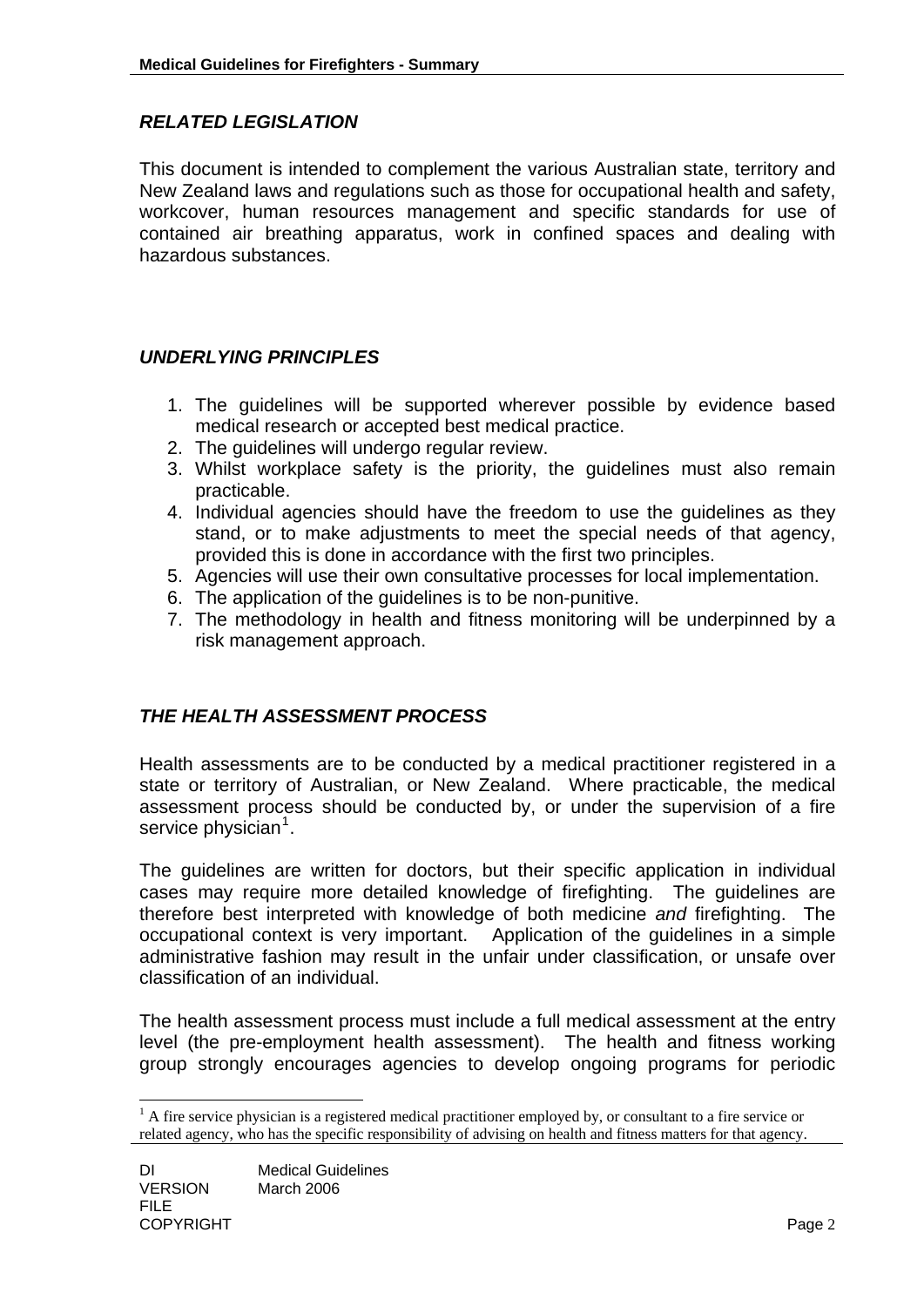health assessment of firefighters. How often this should be done, and whether periodic health assessment should be voluntary or compulsory is a matter for individual agencies. Each agency must ensure that they comply with their relevant legislative requirements.

#### *THE MEDICAL EXAMINATION*

The examination is conducted according to an agency-determined protocol, with the components determined by the agency as a result of a medical risk assessment. The following is recommended as a minimum:

- health questionnaire of past and current medical history
- occupational history
- physical examination including
	- anthropometry height, weight, measures of obesity vision testing – near, distance, colour, binocular face, head and neck, especially for BA fit cardiovascular system respiratory system musculoskeletal system neurological system general examination of abdomen and skin
	- special tests including baseline measures urinalysis as screening test for diabetes, renal function blood tests as required for HAZMAT exposures- FBC, UEC, LFT spirometry hearing/ audiometry as required for noise exposure chest x-ray if indicated for asbestos exposure

post vaccination serology e.g. for hep B, hep A

• optional tests for preventive health lipid studies including HDL, LDL and triglycerides blood glucose

|  |  | Sample forms have been included in the appendix. |  |  |
|--|--|--------------------------------------------------|--|--|
|  |  |                                                  |  |  |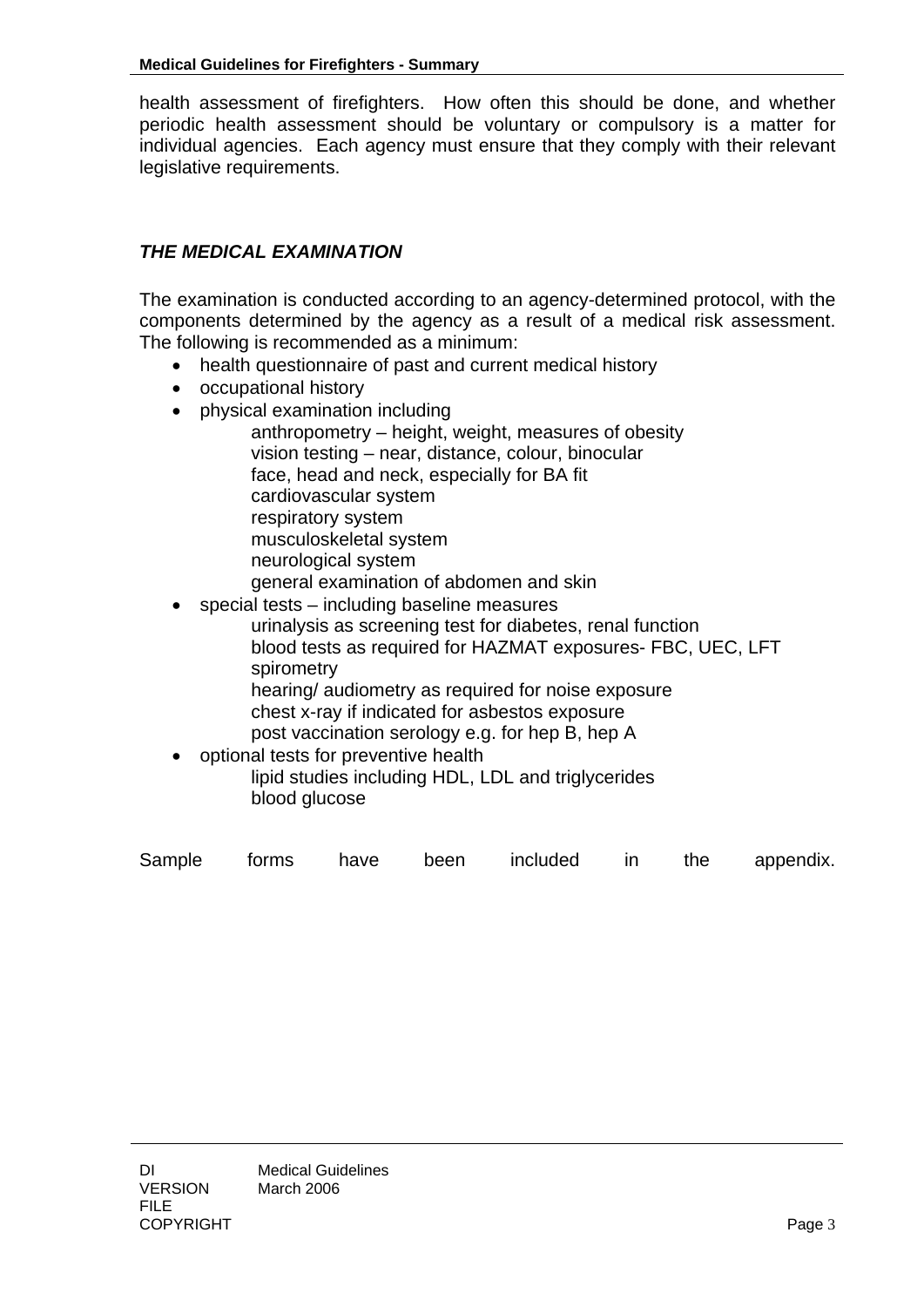#### <span id="page-7-0"></span>*MEDICAL CATEGORIES (classification of medical conditions)*

The following sections outline those medical conditions that have been identified as being of significance for firefighters. The identified medical conditions have been categorised as follows:

- **Category A** Category A conditions relate to circumstances that are not safely compatible with firefighting. Reasons for inclusion of medical conditions in Category A include a heightened risk of a serious adverse event or significant likelihood that a pre-existing condition will be made worse when the affected person performs the essential tasks of firefighting. Applicants should be aware that the presence of a Category A condition will usually preclude a person from firefighting duties unless there is specialist medical advice based on sound medical evidence to the contrary.
- **Category B** Category B conditions indicates that a more detailed medical assessment is required. Usually, this must be conducted by an appropriately qualified specialist. The presence of a category B condition will commonly preclude firefighting, unless specified conditions are met.

#### *MEDICAL CLASSIFICATION (classification of the individual)*

Following the medical examination, the individual is classified in the following way :

- **Class 1:** Fit for the nominated role without restriction
- **Class 2:** Fit for most of the tasks of the role, but some restriction is required
- **Class 3:** More information is required. The assessing doctor will advise what level of duty may be performed during this interim stage.
- **Class 4** Unfit for the nominated role.

Class 1 Implies that there are no restrictions for the intended function and also implies fitness for any test of cardiorespiratory fitness.

Class 2 is similar to class 1, but there is some condition about which the employer needs to be aware to meet the duty of care, for example a simple musculoskeletal injury or reduced cardiorespiratory fitness. Medical supervision may be required for a cardiorespiratory fitness test.

Class 3 is a 'holding' classification where further information is required before a final classification can be made. This class may not preclude full duty or a participation in a cardiorespiratory fitness test, depending on the reason for the temporary unfit classification.

Class 4 means that the results are inconsistent with a person meeting the medical requirements of the intended role, and that performance of a cardiorespiratory fitness test is not advisable.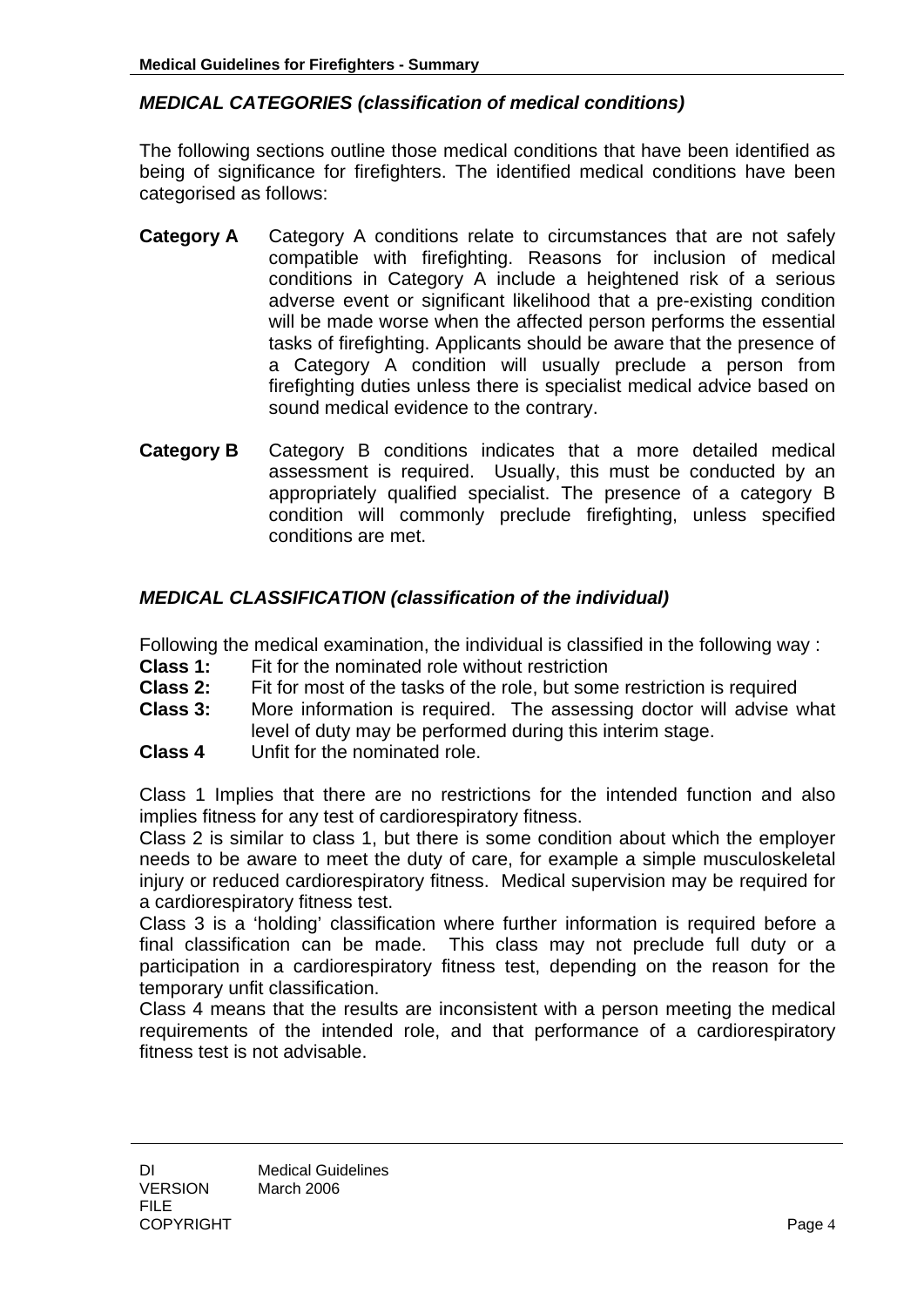#### *FITNESS MONITORING AND FITNESS CLASSIFICATION*

Medical classification should be completed prior to the conduct of a cardiorespiratory fitness test. Testing should be conducted in accordance with the American College of Sports Medicine protocols. Further details about this are covered in the AFAC fitness guidelines. How often this should be done, what test is used and whether fitness testing should be voluntary or compulsory is a matter for individual agencies. Each agency must ensure that the test matches their essential tasks and physiological demands of work.

#### *RECOMMENDED VACCINATIONS*

Vaccination should be in accordance with the current Australian NH&MRC vaccination schedule (or relevant New Zealand equivalent). Hepatitis B vaccine is considered mandatory for emergency workers due to occupation exposure to blood and body fluids in rescue situations. Hepatitis a vaccine is recommended for workers who may be exposed to sewage such as in rescue situations. Tetanus vaccination is also required, but individuals who have had the full primary vaccination in childhood and two boosters do not usually require additional boosters until age 55 years. Workers within the essential services category should consider having an influenza vaccine each year. Whether or not this is provided for by the agency should be a local matter.

The recommended vaccinations for all agencies are:

- full primary childhood vaccination including two boosters for tetanus
- hepatitis B vaccination
- hepatitis A vaccination for rescue and HAZMAT, or post exposure
- Influenza vaccination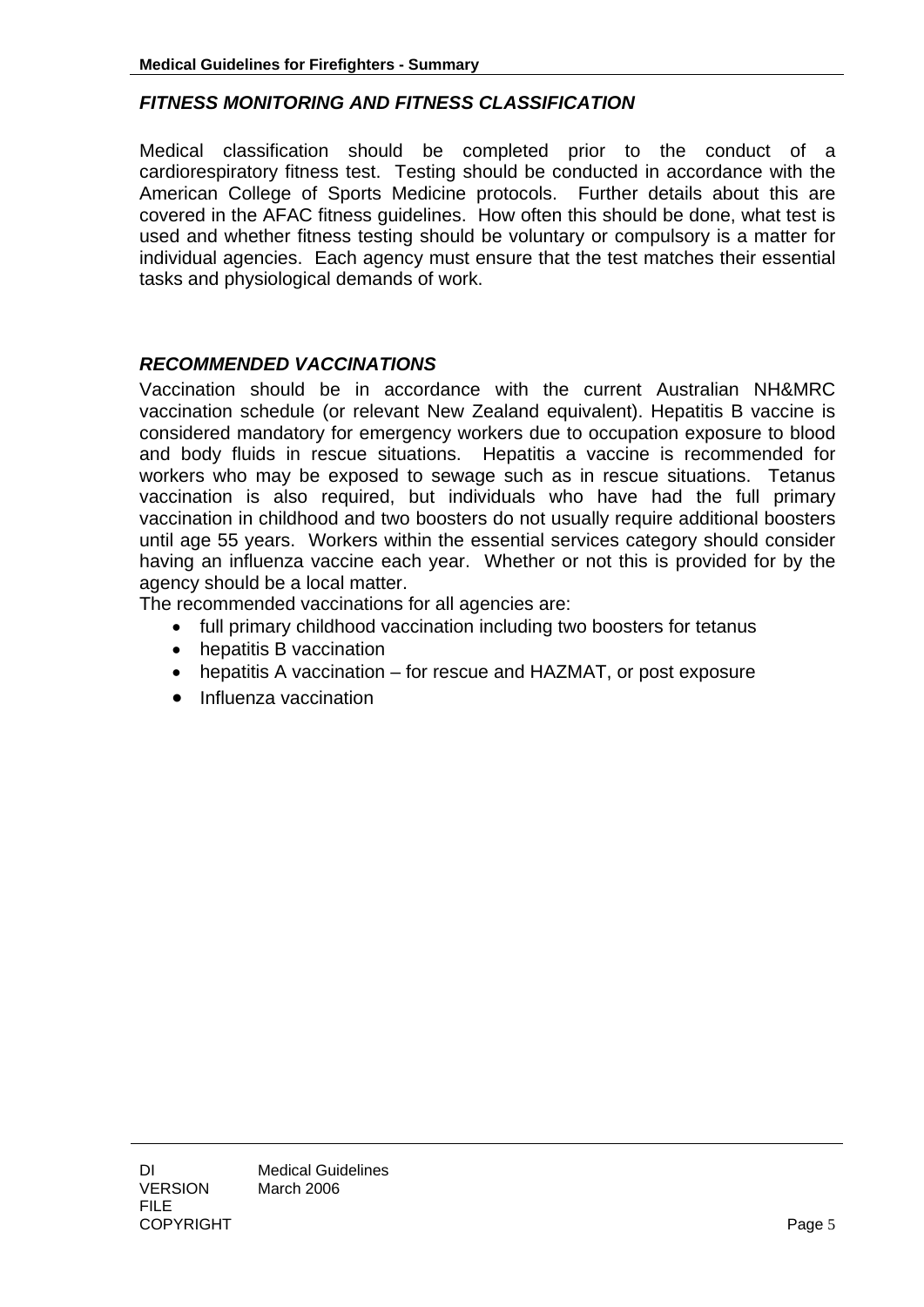### **MEDICAL CONDITIONS AND FIREFIGHTING**

#### <span id="page-9-0"></span>*VISION AND EYE DISORDERS*

#### **Category A**

- Best corrected distance vision less than 6/9 binocular (with two eyes)
- Best corrected distance vision less than 6/18 in either eye
- Best uncorrected distance vision less than 6/36 binocular (with both eyes)
- Best corrected near vision less than N5 (with both eyes)
- Visual fields less than 120 degrees in the horizontal field in each eye or less than 140 degrees if there is other visual field loss
- Any form of protan colour vision impairment
- Significant deutran colour vision impairment (other than mild forms)
- Retinal detachment
- Diplopia
- Night blindness
- Severe corneal scarring, resulting in impaired vision, even thought the person may pass the above criteria
- Monocular vision

- Mild deutran colour vision impairment (subject to passing the Fire Brigades Colour Vision Test)
- Cataracts
- Any other eye disease that it likely to be progressive or recurring, such as diabetic retinopathy, retinitis pigmentosa, optic neuritis
- Iritis
- Glaucoma
- Refractive surgery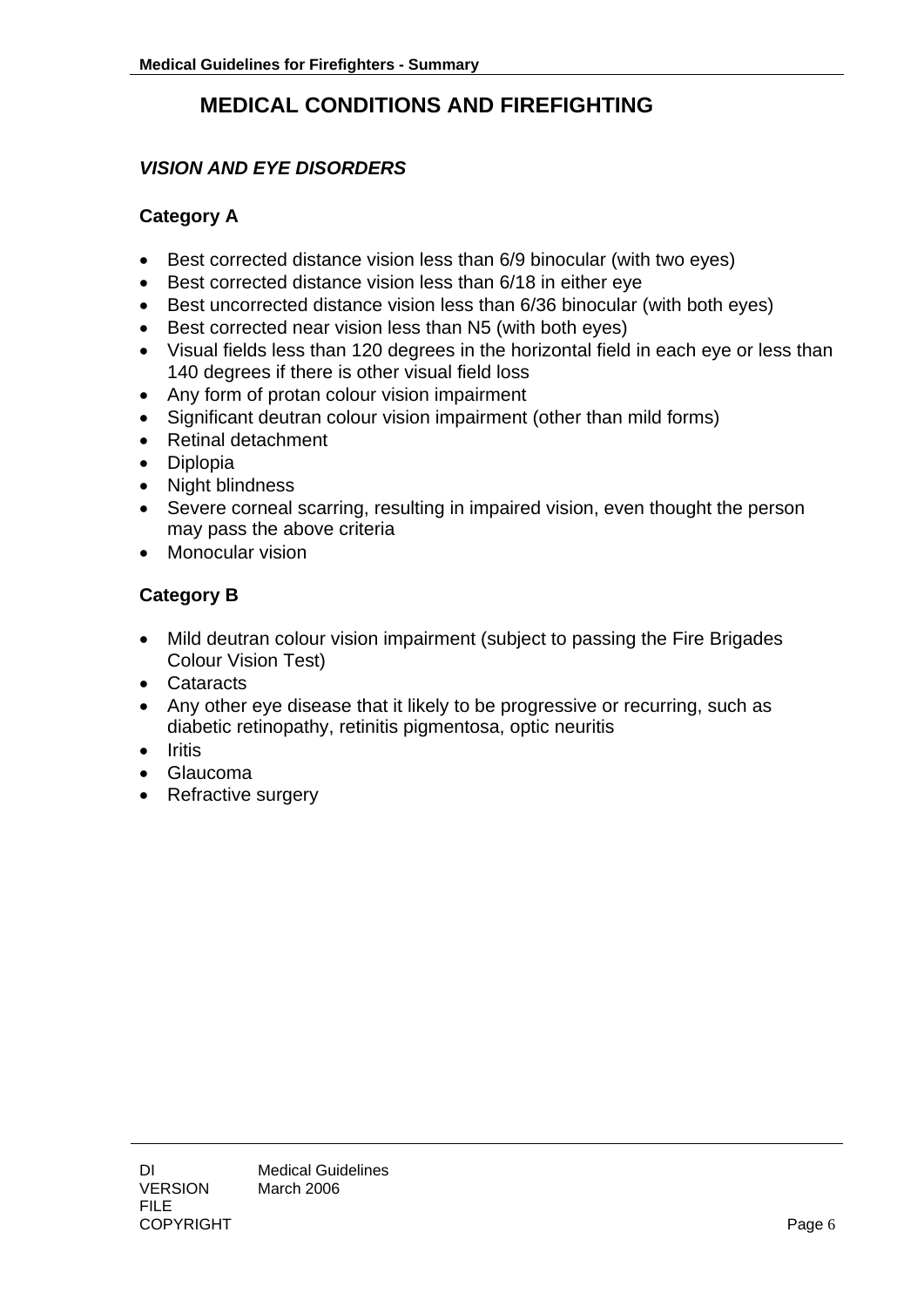#### <span id="page-10-0"></span>*EARS AND HEARING*

#### **Category A**

- Severe uncorrectable binaural hearing loss
- Any condition that may result in the sudden onset of vertigo

- Severe uncorrectable unilateral hearing loss
- Meniere's disease
- Sever tinnitus
- Vertigo
- Otosclerosis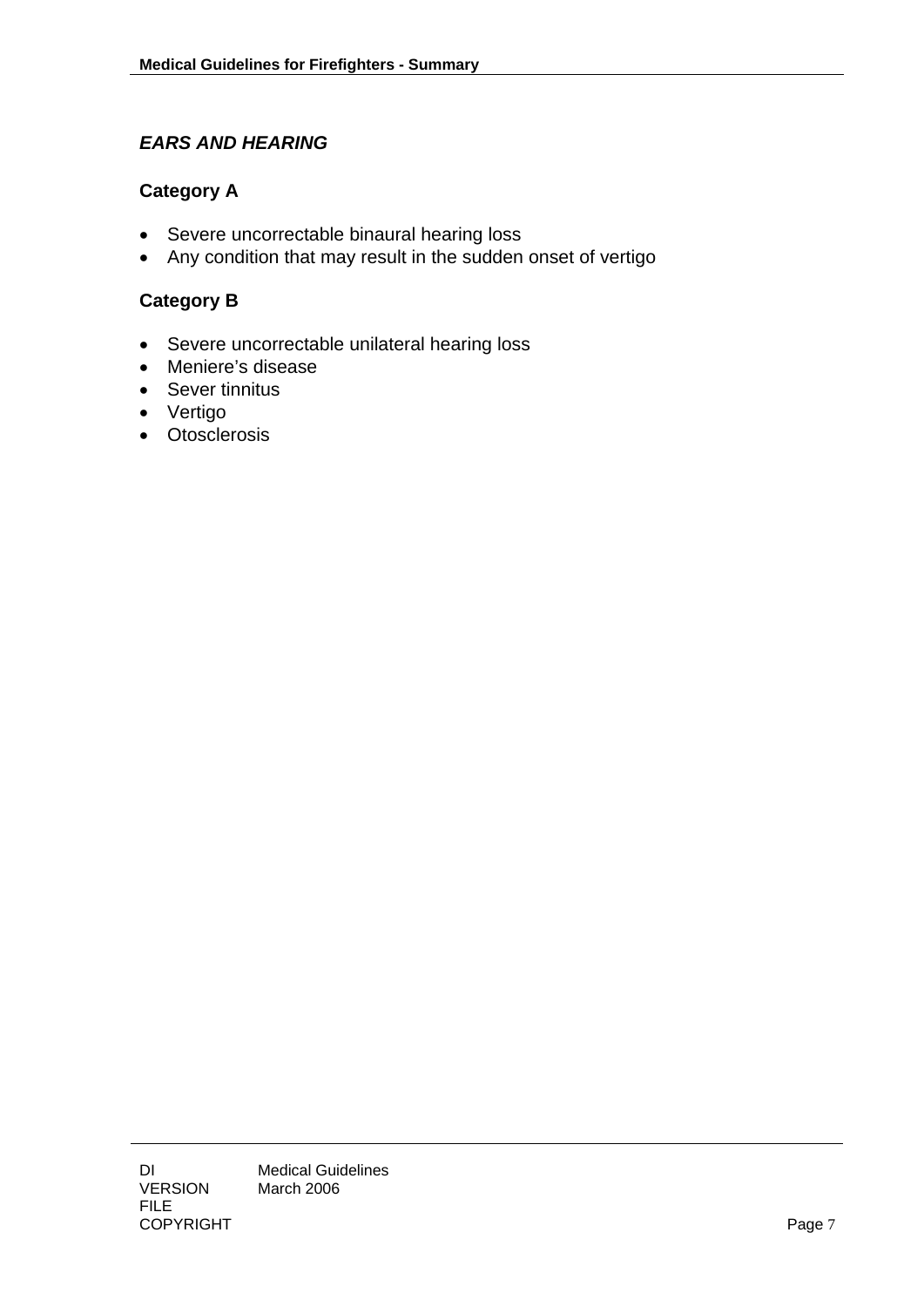#### <span id="page-11-0"></span>*CARDIAC CONDITIONS*

#### **Category A**

- Proven angina or suspected angina when the cause of chest pain is in doubt
- Heart failure of any degree or cause
- Cardiomyopathy of any degree or cause
- Heart valve defect that is either symptomatic or associated with significantly increased risk of an adverse cardiac event
- Cardiac arrhythmia, unless stable or well controlled on medication or proven not to cause haemodynamic symptoms when present
- Recurrent syncope
- Any other cardiovascular condition resulting in the person being unable to safely meet the aerobic fitness requirements for the position

- Acute or chronic pericarditis, endocarditis or myocarditis
- Presence of a pacemaker
- Presence of an implantable defibrillator
- The person is taking anti-coagulants, particularly warfarin
- Presently asymptomatic heart valve lesions
- History of coronary artery disease including myocardial infarction, coronary bypass surgery, coronary angioplasty
- Atrial tachycardia, flutter or fibrillation
- ECG abnormality that suggests ischaemic heart disease such as left bundle branch block, 2<sup>nd</sup> or 3<sup>rd</sup> degree A-V block or right bundle branch block
- Ventricular tachycardia
- Bradycardia resulting in syncope
- Recurrent paroxysmal tachycardia
- Prior history of a congenital cardiac anomalies
- Presence of metabolic syndrome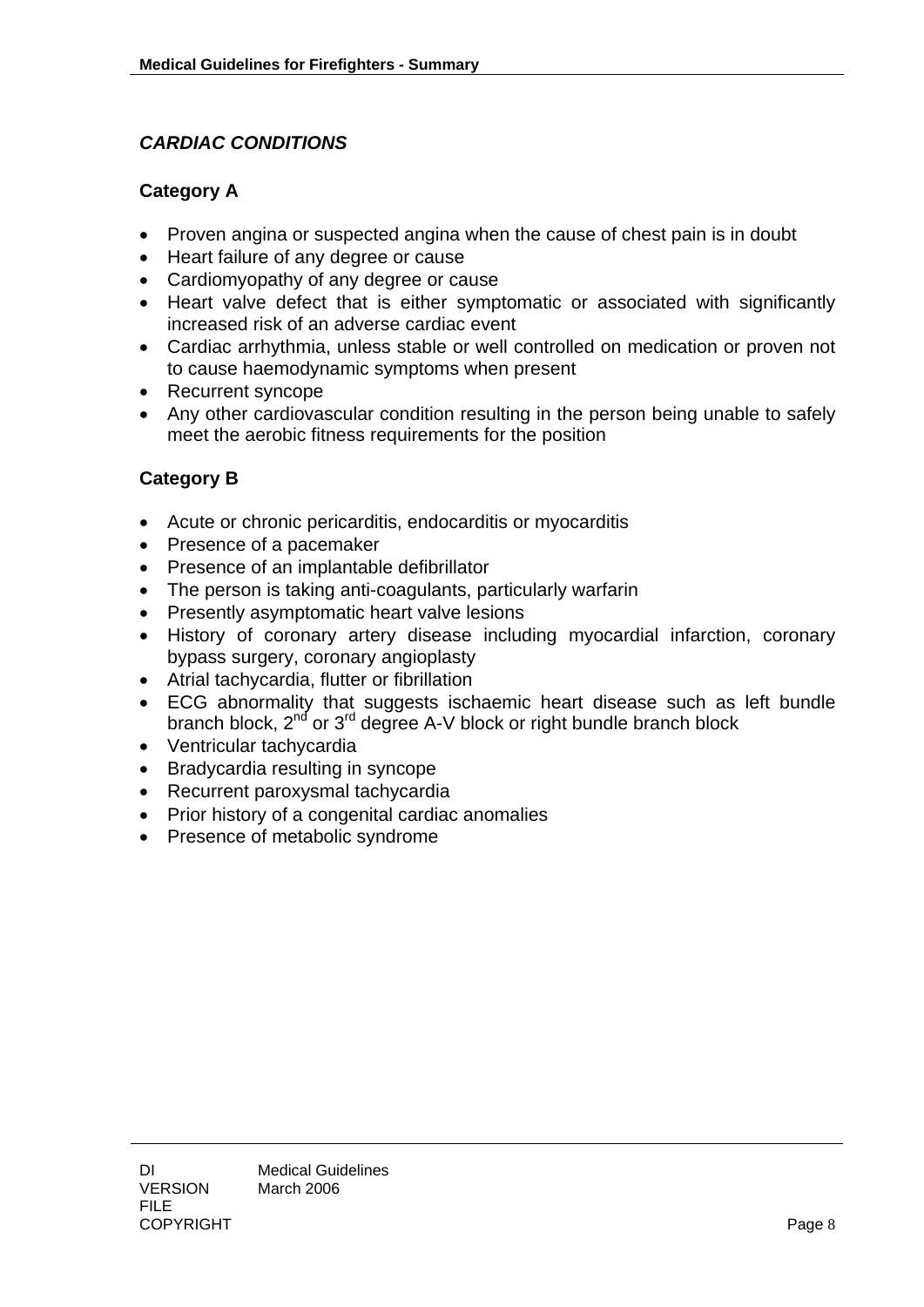#### <span id="page-12-0"></span>*VASCULAR CONDITIONS*

#### **Category A**

- Persistent severe hypertension not responding to treatment and/ or
- Hypertension with evidence of end organ damage (cerebral, retinal or renal)
- Taking medication that results in postural hypotension or drowsiness
- Presence of an aortic or cerebral aneurysm until treated
- Any other cardiovascular condition that results in a person being unable to safely meet the  $VO<sub>2</sub>$  max requirements for the position

- Stroke due to haemorrhage
- Transient ischaemic attack
- Stroke due to ischaemia
- Prior history of treated aortic or cerebral aneurysm
- Taking anticoagulant medication
- Clinical evidence of peripheral vascular disease
- Recurrent deep vein thrombosis
- Any significant abnormality of the aorta, carotid arteries or other large blood vessel
- BP > 150/95 that is persistent and not responding to treatment.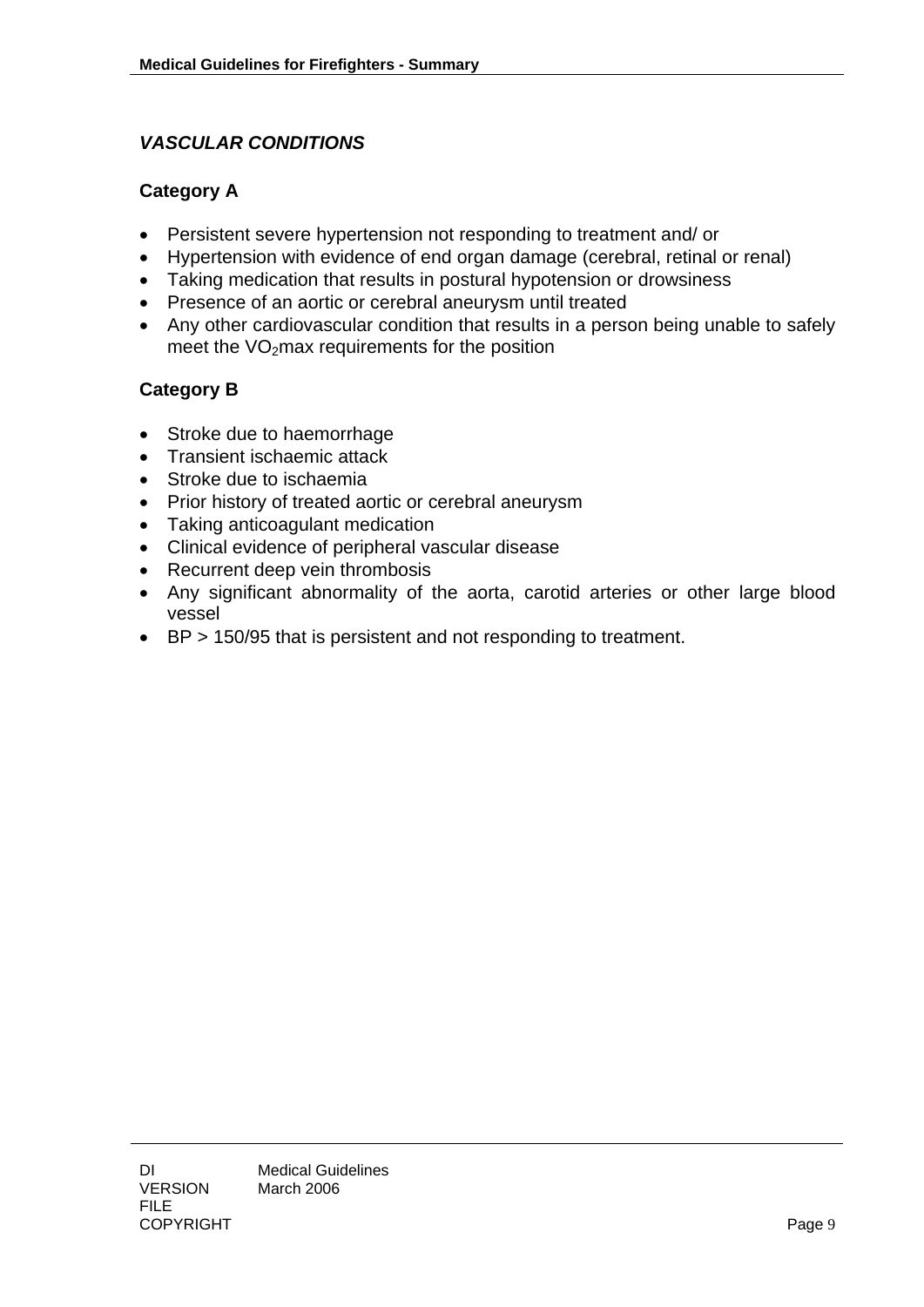#### <span id="page-13-0"></span>*LUNG AND RESPIRATORY CONDITIONS*

#### **Category A**

- Present or recurrent pneumothorax
- Severe asthma or asthma with demonstrated bronchial hyper-reactivity, prior diagnosis of occupational asthma including RADS, RAIDS
- Active TB
- Any other respiratory condition that results in a person being unable to safely meet the respiratory requirements for the position

- Other types of asthma or obstructive lung disease , such as exercise induced asthma
- Conditions with functional lung volumes of 20% or more below the predicted value
- Restrictive lung disease
- Chest wall deformity
- Previous lung surgery
- Prior history of tracheostomy
- Lung cancer
- Bronchiectasis
- Sleep apnoea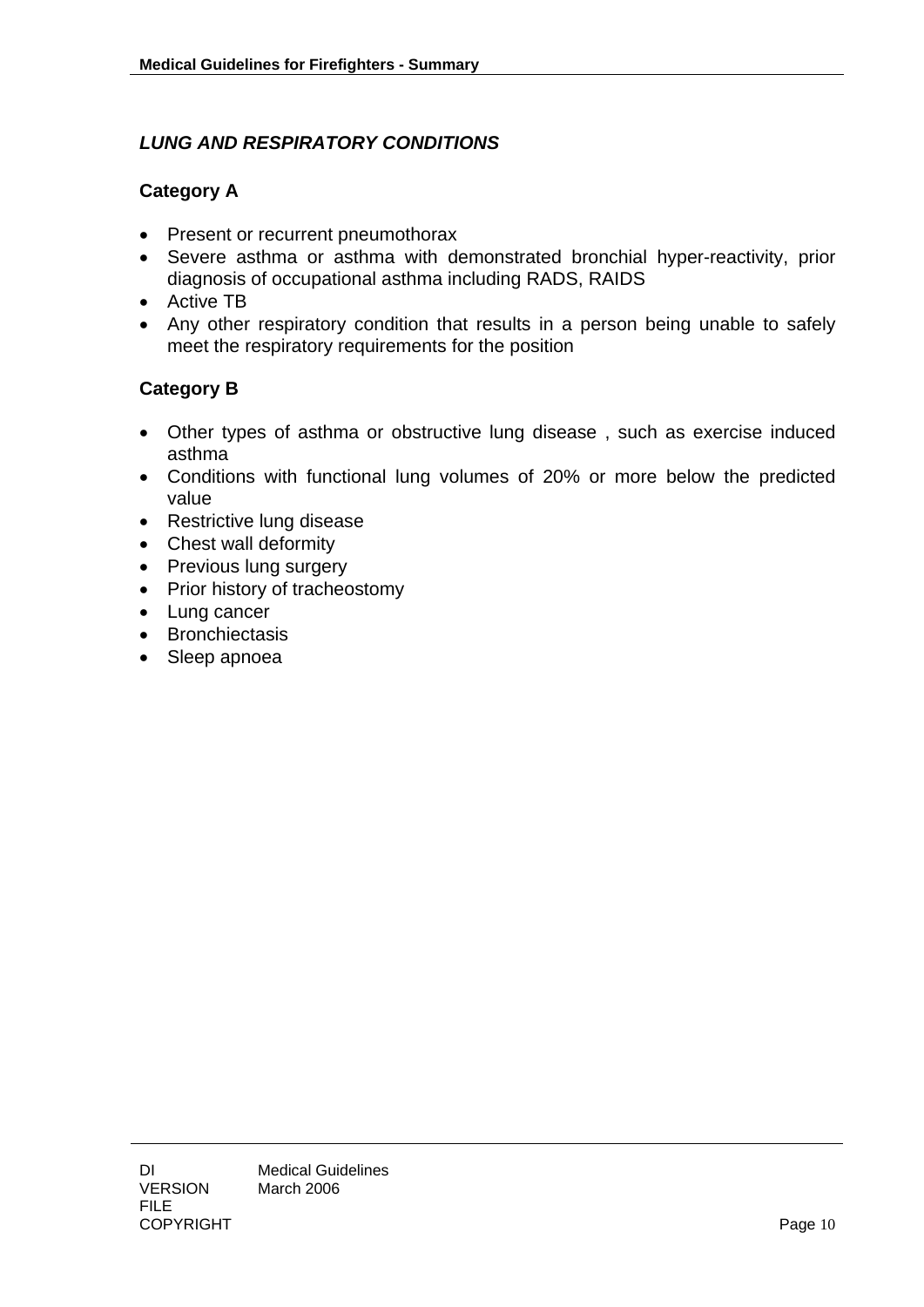#### <span id="page-14-0"></span>*MUSCULOSKELETAL CONDITIONS*

#### **Category A**

- Total knee or total hip replacement
- Significant hip, knee or ankle degenerative arthritis with extensive loss of articular cartilage
- Any inflammatory arthropathy with radiological evidence of abnormality
- Hip knee or ankle injury with significant loss of range of movement
- Spinal fracture associated with spinal segment instability and increased risk of spinal cord compression or other nerve damage
- Prior history of significant head injury with cognitive impairment or seizure
- Any other condition that results in a person not being able to meet strength, mobility and functional requirements for the position

- History of back condition requiring diskectomy, laminectomy or spinal fusion
- Hip resurfacing procedures such as the Birmingham hip.
- Any condition with significant loss of articular cartilage, including total meniscectomy of the knee
- Any condition that has required surgical treatment such as ACL reconstruction of the knee
- Any condition that has resulted in a significant functional impairment at the hip, knee or ankle
- Amputation or deformity of a joint or limb
- Recurrent dislocation of the shoulder
- Significant rotator cuff tear of the shoulder
- Any other condition that has resulted in a significant functional impairment at the shoulder
- Any condition that has required surgical treatment such as acromioplasty of the shoulder
- Recurrent or tendonitis of the shoulder, elbow, wrist or hand
- Carpal tunnel syndrome
- Fracture or dislocation or any bone or joint
- Osteomyelitis or arthritis affecting any joint in the spine
- Ankylosing spondylitis and related inflammatory arthropathies
- Any other spinal fracture
- Any condition requiring surgery of the cervical spine
- Skull, jaw or facial conditions that may affect the ability to wear a helmet or breathing apparatus
- Thoracic outlet syndrome
- Any other condition that results in a person not being able to meet strength, mobility and functional requirements for the position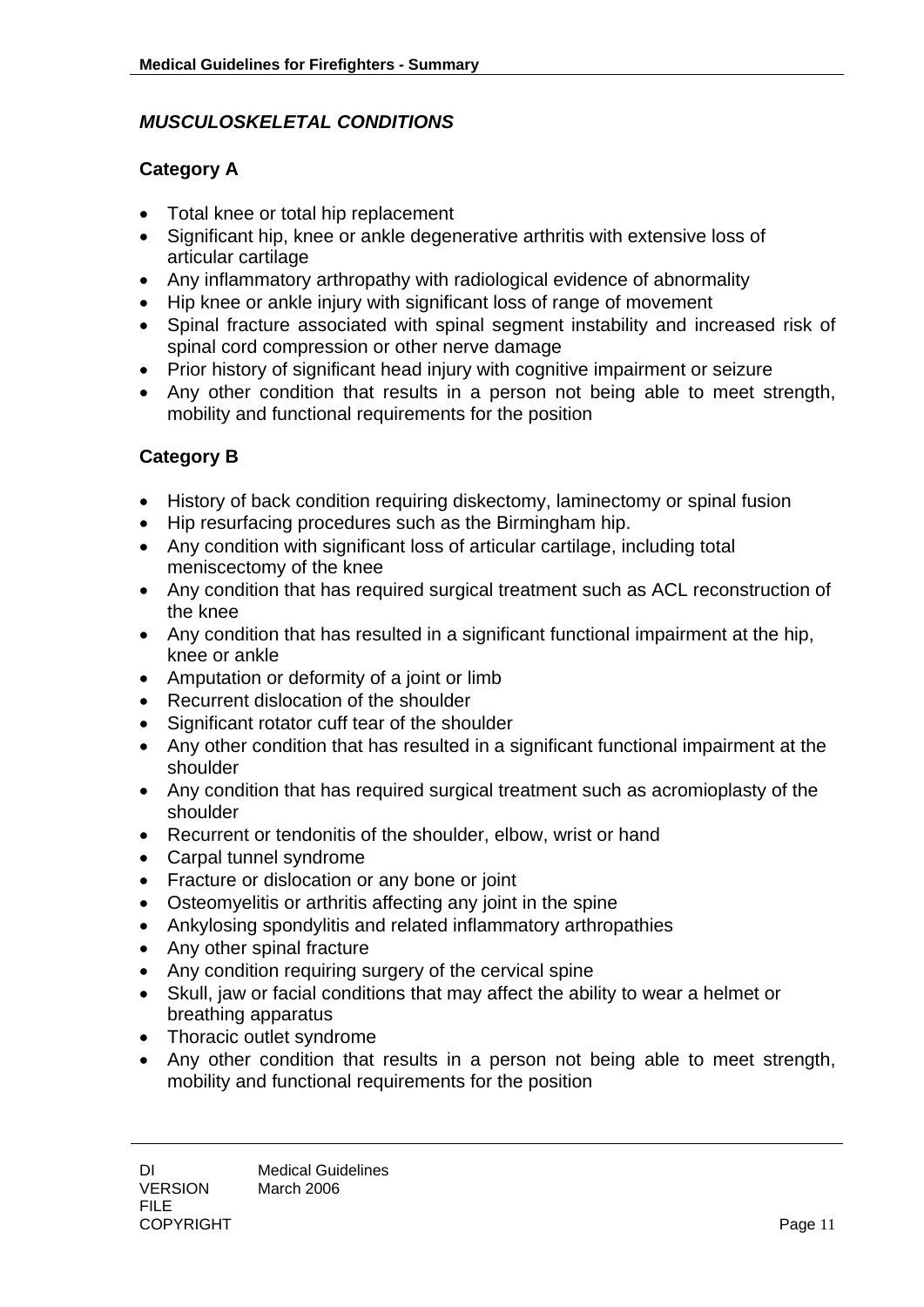#### <span id="page-15-0"></span>*NEUROLOGICAL*

#### **Category A**

- \*Epilepsy where a definitive diagnosis has been made based on clinical findings or medical tests and:
	- (a) The person remains on medication; or
	- (b) The person has been off medication and seizure free, but where the seizure free duration has been less than five years
- Multiple sclerosis with evidence of progression
- Muscular dystrophy
- Any significant or progressive neurological condition affecting cognitive function, balance or neuromuscular function
- Parkinson's disease
- Dementia of any type
- Narcolepsy
- Brain injury of any type affecting cognitive function, balance or neuromuscular function
- Intellectual impairment of any type resulting in inability to perform cognitive tasks as may be required in training, or in the performance of firefighter activities
- Any other condition that may result in a sudden change in consciousness or ability to perform motor tasks
- Any other condition that results in a person not being able to meet strength, mobility and functional requirements for the position

#### **Category B**

- \*A single seizure for which the cause is unclear but is highly unlikely to recur, or a single seizure, due to a clearly identifiable, non-recurring cause that is highly unlikely to recur
- \*Epilepsy where the person has been seizure free for more than five years whilst off medication, AND where the risk of seizure is not increased when performing the essential tasks of firefighting
- Stroke (see vascular conditions)
- Clinical pain syndrome
- Peripheral sensory or motor neuropathy
- Peripheral nerve injury
- Spinal cord injury such as radiculopathy/nerve root compression due to disc prolapse
- Any significant head injury or concussion
- Brain tumour
- Congenital neurological malformations

\* *Note – the medical guidelines for epilepsy and seizures are currently under review with the Australasian Society of Neurologists*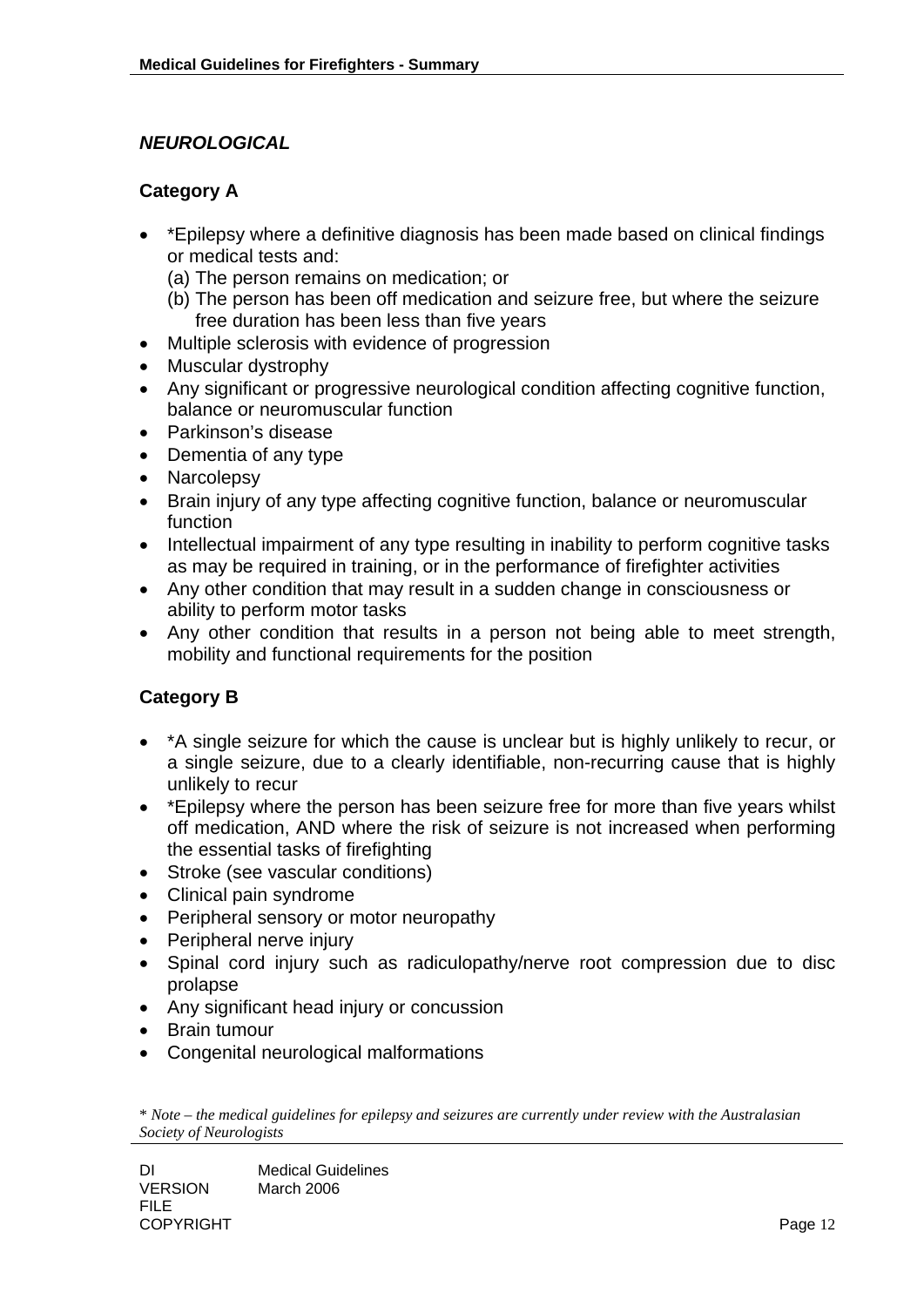#### <span id="page-16-0"></span>*ABDOMINAL AND GENITOURINARY CONDITIONS*

#### **Category A**

- Malignant tumours of the bowel, GI tract, kidney, prostate or other part of the genitourinary tract. Cancers may be classified as Category B following successful treatment
- Pregnancy for its duration, and until 6 weeks post partum
- Any condition resulting in incontinence of bowel or bladder
- Any other condition that results in a person not being able to meet strength, mobility and functional requirements for the position

- Hernia
- Acute infectious hepatitis
- Hepatitis (with abnormal liver enzymes) due to non-infectious causes
- Pancreatitis
- Inflammatory bowel disease
- Acute GI bleeding from any cause
- Malignant tumours following treatment
- Mennorrhagia
- Loss of kidney or other abdominal organ.
- Other levels of renal failure, either acute or chronic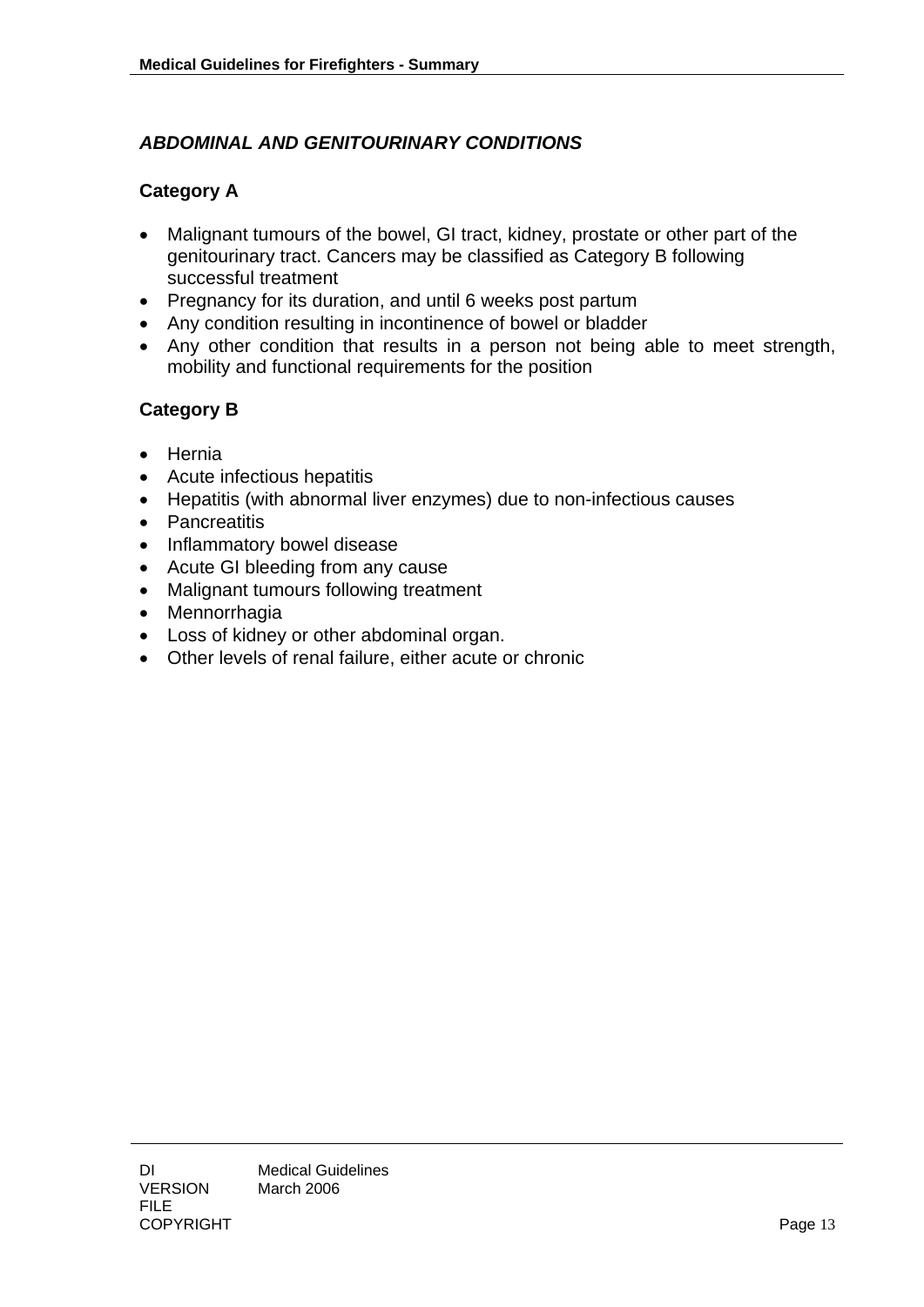#### <span id="page-17-0"></span>*BLOOD CONDITIONS AND INFECTIOUS DISEASES*

#### **Category A**

- All malignancies of blood and lymphatic systems including leukaemia, lymphoma where the disease is active
- Significant anaemia that is associated with clinical symptoms, or secondary failure of another organ
- Thrombocytopaenia, or any other disorder associated with increased risk of bleeding
- Active tuberculosis
- Infectious hepatitis
- Any other highly contagious infection
- Any other condition that results in a person not being able to meet strength, mobility and functional requirements for the position

#### **Category B**

- Mild anaemia
- Thalassaemia if associated with anaemia or other secondary condition
- Malignancies of the blood and lymphatic systems following treatment, providing that there is no abnormality in the full blood count (due to either treatment or the disease process)
- Chronic fatigue syndrome
- Splenomegaly such as following glandular fever
- Infection with blood born viruses including HIV and hepatitis C infection

HIV or hepatitis C infection per se are not contraindications for firefighting. However, the medical complications of these infections may result in illnesses that affects physical capacity fitness for firefighting.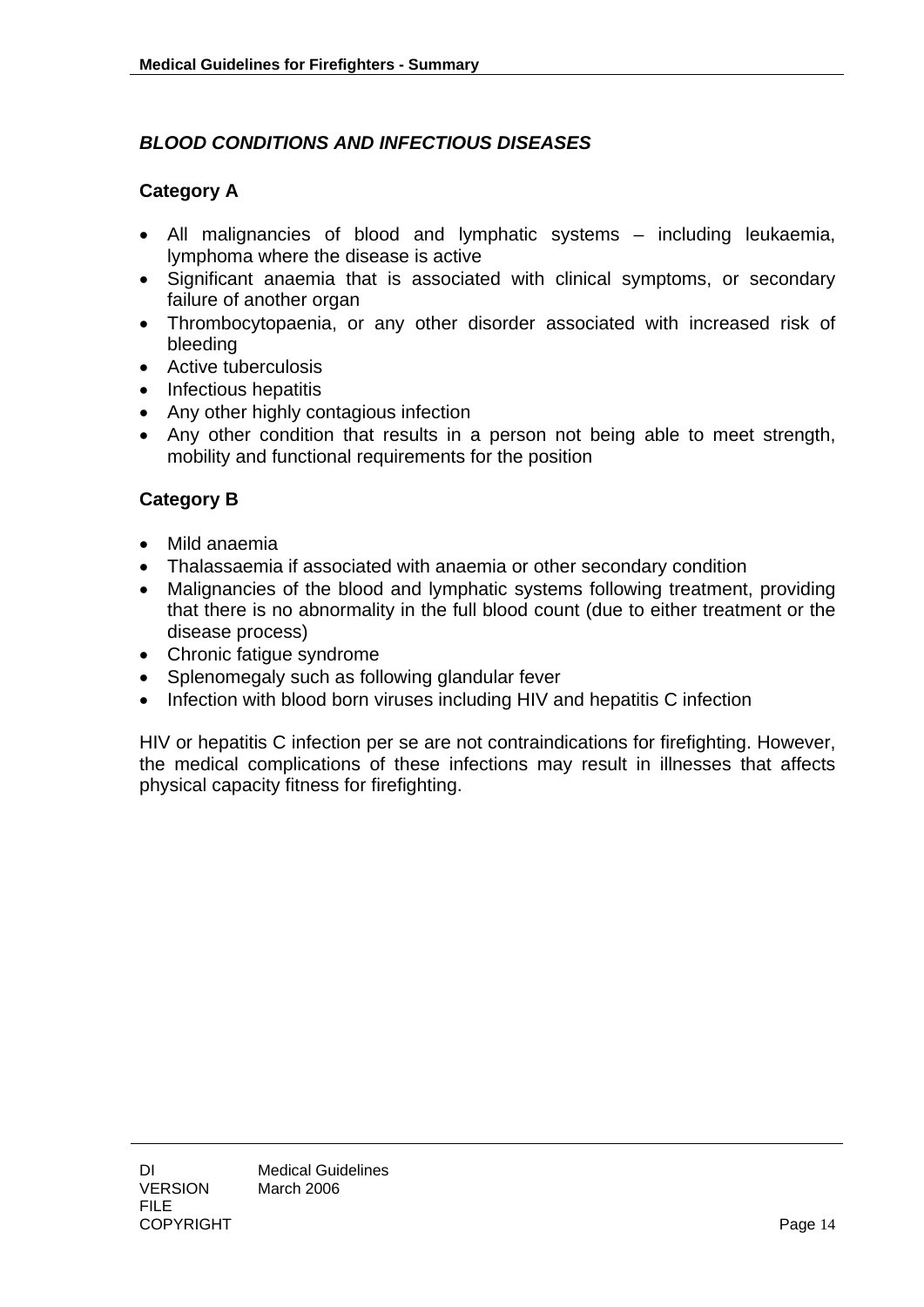#### <span id="page-18-0"></span>*ENDOCRINE CONDITIONS AND OTHER SYSTEMIC DISEASES*

#### **Category A**

- Diabetes mellitus associated with:
	- (a) A history of disabling hypoglycaemia (low blood sugar) such as loss of consciousness
	- (b) Where the person has a poor awareness of the symptoms of impending hypoglycaemia
	- (c) Where there is evidence of any diabetes-related disease of other organs including eyes, kidney, heart, vascular system or neurological system
- Rheumatoid arthritis where there is evidence of significant involvement of hands, wrists or a weight bearing joint

- Diabetes mellitus of any type without the features mentioned above
- Connective tissue diseases such as systemic lupus erythematosis or rheumatoid arthritis where the disease is of mild form and not likely to be aggravated with heavy manual handling
- Documented evidence of a predisposition to heat stress
- Disorders of thyroid, adrenal gland or pituitary gland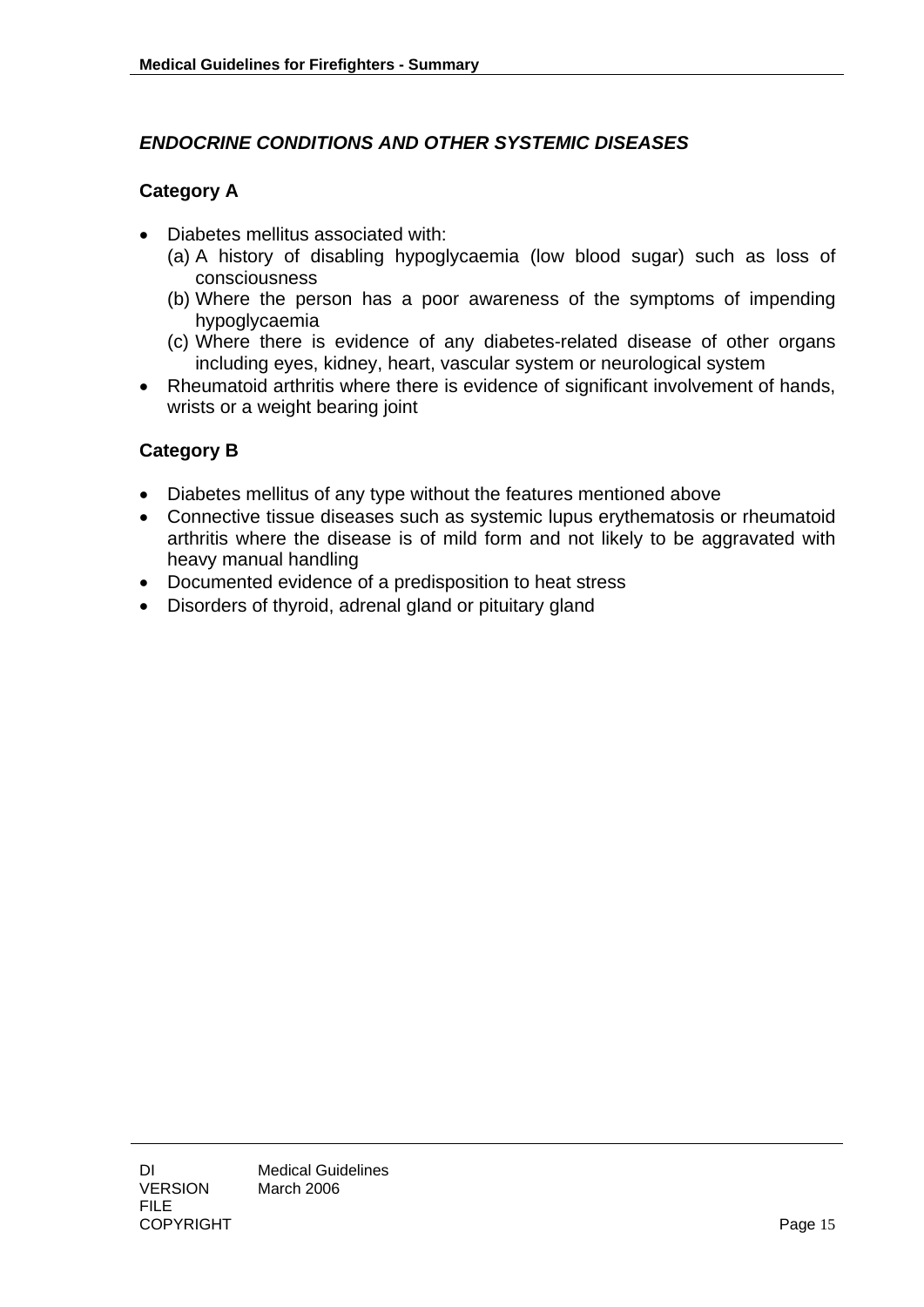#### <span id="page-19-0"></span>*PSYCHIATRIC CONDITIONS*

#### **Category A**

- Any psychiatric condition associated with organic brain dysfunction
- Schizophrenia with psychotic episodes in spite of treatment
- Any other psychiatric condition with psychotic episodes in spite of treatment.
- Any psychiatric or psychological condition that prevents a person from being able to perform the essential duties of a firefighter.

- Psychiatric condition associated with substance abuse
- Prior history of post traumatic stress disorder
- Prior history of major depression, bipolar disorder, personality disorder or other serious psychiatric illness.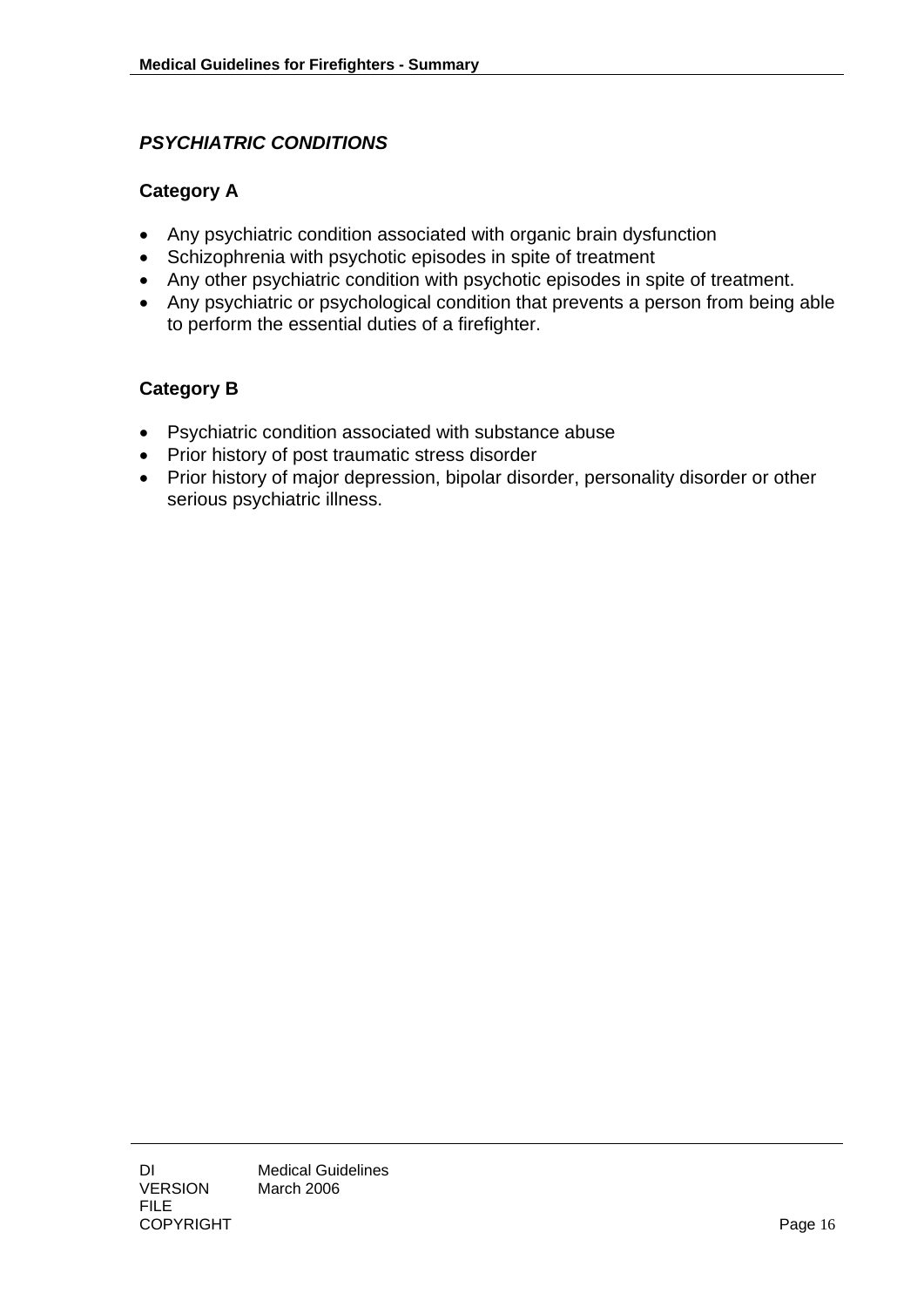#### <span id="page-20-0"></span>*DRUGS, ALCOHOL AND PRESCRIBED MEDICATIONS*

#### **Category A**

- Blood alcohol level of 0.02 or above (a requirement for heavy vehicle driving)
- The presence of any illegal drugs as identified on urine drug screen
- The presence of any prescribed medication at a level likely to cause psychomotor impairment
- Use of illegal drugs such as cocaine, marijuana, amphetamines or heroin
- Use of prescribed drugs as listed in category B below, where the pattern of use indicates drug dependent behaviour

#### **Category B**

- The regular use of alcohol or drugs, whether prescribed or not, that may affect the safe performance of operational duties. Examples of drug categories included:
	- $\triangleright$  sedatives, hypnotics, tranquilizers and sedating anti-histamines
	- $\triangleright$  narcotic analgesics
	- $\triangleright$  antipsychotics and antidepressants with sedating effects
	- $\triangleright$  skeletal muscle relaxants

 $\triangleright$  drugs in other classes that may result in dizziness, problems with vision or cognitive or psychomotor impairment.